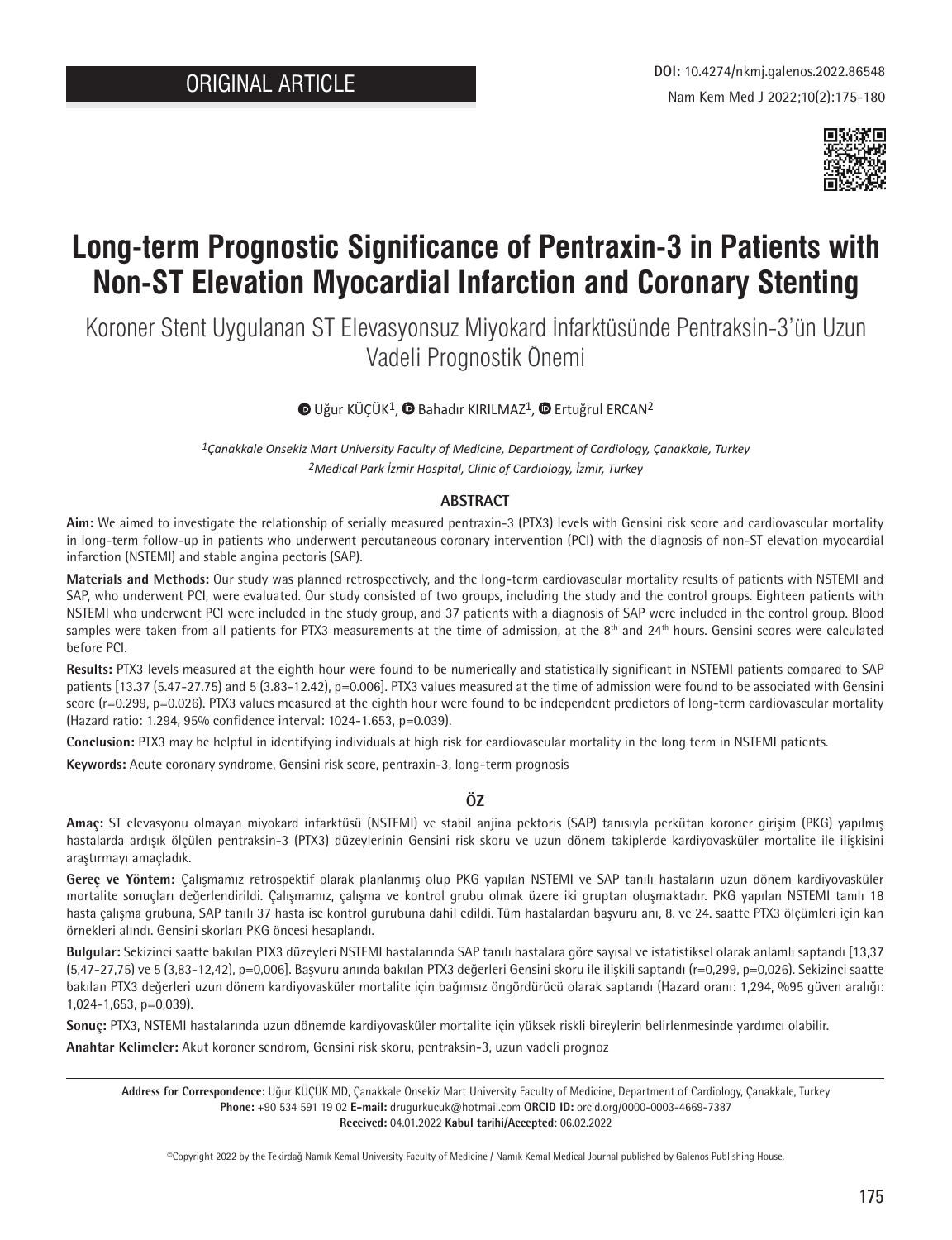# **INTRODUCTION**

Acute myocardial infarction (AMI) is an important cause of death worldwide. The onset of critical processes for coronary artery stenosis is partial or complete coronary artery occlusion due to rupture of atherosclerotic plaque<sup>1</sup>. Biomarkers such as creatine kinase and troponin have been used for the early diagnosis of myocardial damage, and it has been shown that these markers can also be used in the prognosis of patients<sup>2</sup>.

Vascular inflammation plays an important role in the pathophysiology of atherosclerosis and coronary artery disease (CAD) (stable or acute coronary syndrome)3 . Pentraxin 3 (PTX3) is a multimeric acute phase protein and is an inflammatory glycoprotein like C-reactive protein (CRP)<sup>4</sup>. CRP is in the short pentraxin group; PTX3 is in the long pentraxin group. Unlike CRP synthesized by hepatocytes, PTX3 can be directly synthesized by a variety of cells, such as cells found in atherosclerotic lesions, vascular endothelial cells, smooth muscle cells, and fibroblasts<sup>5</sup>. It has been shown in previous studies that there is an increase in PTX3 levels in patients with AMI and unstable angina pectoris<sup>6,7</sup>.

The Gensini score system is a scoring system developed for the assessment of the severity of CAD<sup>8</sup>. The morphology and anatomy of the coronary arteries and the severity of the stenosis are evaluated in the scoring system<sup>9</sup>. Strong correlations were observed between the risk of cardiovascular disease in the long and short term and the Gensini score<sup>10</sup>.

In this study, we aimed to investigate the relationship between consecutively measured the Gensini score of serum PTX3 levels and cardiovascular mortality in long-term follow-up in patients with non-ST elevation myocardial infarction (NSTEMI).

# **MATERIALS AND METHODS**

# **Study Design**

In our retrospectively planned study, 119 patients were included. As a result of regular periodic follow-ups (clinic and polyclinic), a total of 55 cases, 18 of whom were NSTEMI and 37 of whom had stable angina pectoris (SAP) (with evidence of coronary artery ischemia, myocardial perfusion scintigraphy or treadmill exercise test) were included in the study. Percutaneous coronary intervention (PCI) was applied to all patients. Our study consists of patients included in the study between February and August 2010 in a tertiary health center.

NSTEMI was defined as ST segment depression or transient ST segment elevation, T wave inversion and troponin positivity in at least two adjacent leads on electrocardiography in addition to typical chest pain lasting longer than 10 minutes. All NSTEMI patients consisted of patients who were hospitalized within 24 hours of the onset of chest pain.

The SAP group was defined as those with at least one coronary artery lesion requiring PCI in coronary angiography (CAG).

Coronary blood flow after PCI was evaluated with the thrombolysis in myocardial infarction  $[THM]$  frame number<sup>11</sup>. Patients with TIMI 3 after the procedure were included in the study.

PTX3 levels were measured 3 times for each patient. They were measured at baseline (before CAG), at 8th hour (after PCI), and at 24<sup>th</sup> hour (time after the first measurement).

Patients with a history of persistent ST segment elevation, newly developing left bundle branch block, malignancy, renal failure (serum creatinine >2.0 mg/dL), acute or chronic inflammatory disease were not included in the study.

Approval was obtained from the Çanakkale Onsekiz Mart University Local Ethics Committee for the study (decision no: 2011-KAEK-27/2021-2100169941, date: 24.11.2021), and our study was carried out in accordance with the Declaration of Helsinki.

# **Coronary Angiographic Analysis and Interventional Procedure**

CAG was performed via the femoral or radial artery using the Judkins technique. Coronary arteries were evaluated from images obtained from at least two different angles. PCI was performed using standard technique. Non-ionic low osmolality contrast material was used during the procedure. Angiographic images were evaluated by two interventional cardiologists who were unaware of the study. Quantitative analyses of angiographic images were completed using an automated system (GE Medical Systems). Stenoses greater than 50% for the left main coronary artery and more than 70% for the other coronary arteries were considered clinically significant. The CAG procedure and treatments of the patients were performed within the framework of the current American College of Cardiology/American Heart Society recommendations in the years of the study<sup>12</sup>.

# **Blood Sample Collection and Laboratory Analyses**

Blood samples were taken into ethylenediaminetetraacetic tubes and centrifuged and stored at -70 °C until the day the blood samples were to be studied. PTX3 was measured by enzyme-linked immunosorbent assay using the assay kit of Perseus Proteomics Inc., Tokyo, Japan.

# **Gensini Score Calculation**

Gensini score was calculated by considering the degree of stenosis of the lesion in the coronary artery and segment in which it is located. Scoring was done according to the percentage of the degree of stenosis. One point was given for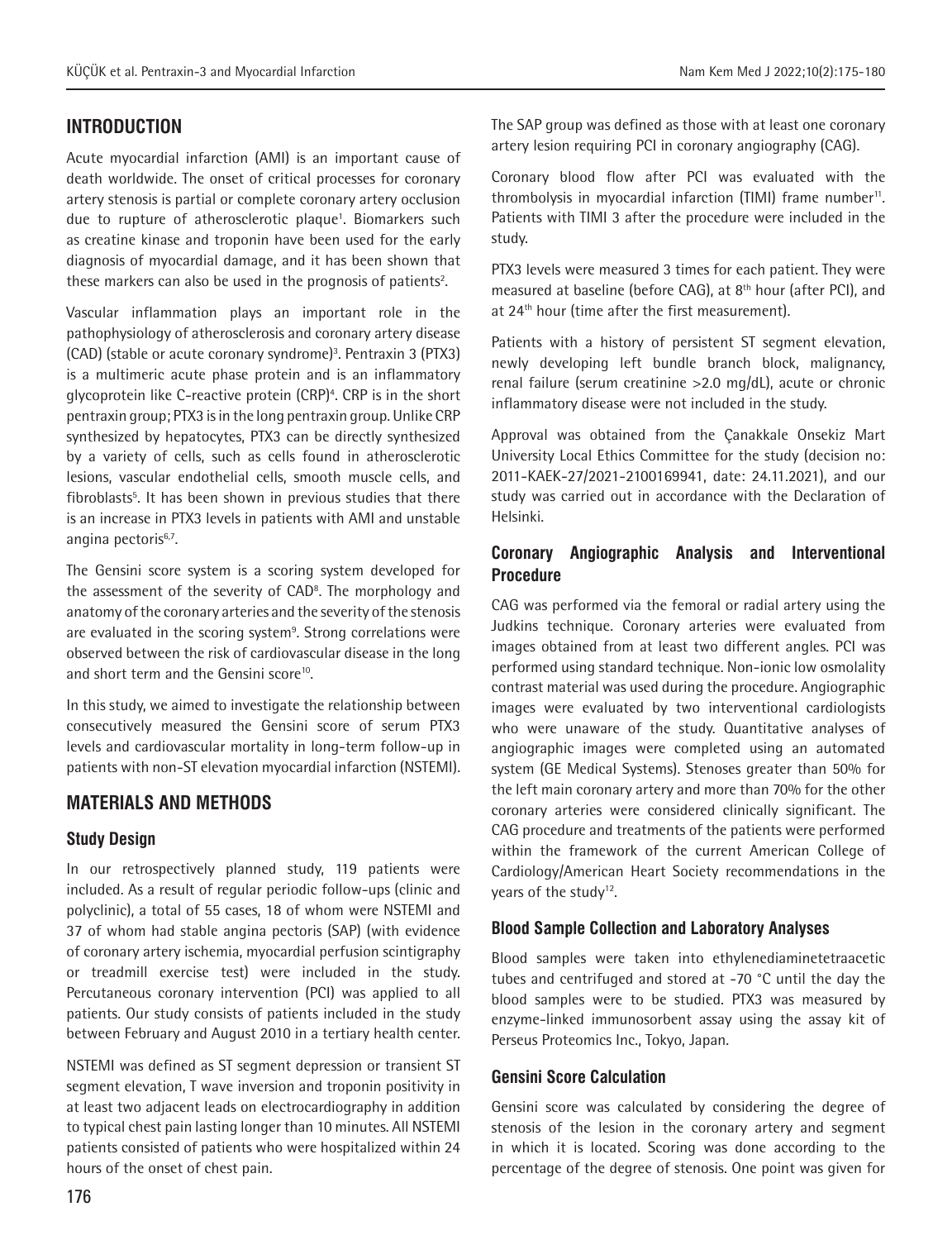a 0-25% stenosis, 4 points for a 25-50% stenosis, 8 points for a 75-90% stenosis, 16 points for a 90-99% stenosis, and 32 points for a 100% fully occluded stenosis. The Gensini score was obtained by multiplying the scores given with the coefficients for each segment defined in the literature<sup>8</sup>.

#### **Study Endpoints and Follow-up**

Follow-up continued for 10 years. The endpoint of the study was cardiovascular mortality. Cardiovascular mortality was defined as decompensated heart failure, fatal arrhythmias disrupting hemodynamics, and deaths due to AMI or unexplained sudden death.

#### **Statistical Analysis**

Statistical data were obtained using the Statistical Package for the Social Sciences (SPSS) 20.0 (SPSS Inc, Chicago, IL, USA) application. The Kolmogorov-Smirnov test was used to evaluate the distribution of continuous variables. Continuous variables obtained as a result of the analysis were expressed as mean±standard deviation; categorical variables were expressed as percentages and numbers. Data that failed the Kolmogorov-Smirnov test of normality were expressed as median and width between quartiles of 25-75%. The t-test and Mann-Whitney tests were used to compare the parameters conforming to normal distribution, respectively. Chi-square analysis was used to compare categorical variables and Spearman correlation analysis was used for correlation analysis. Multivariate Cox regression analysis was performed to identify independent predictors of cardiovascular mortality. Kaplan-Meier analysis was performed for PTX3 values measured at the eighth hour for cardiovascular mortality. 95% confidence intervals (CI) were calculated with standardized beta coefficients. P values below 0.05 were considered statistically significant.

#### **RESULTS**

Our study consisted of 55 patients in two groups, NSTMI (11 men, 7 women) and SAP (24 men, 13 women). While the median age of the NSTEMI group was 62 (50-64), the median age of the SAP group was 59 (54-64). Demographic and laboratory data of the patients are shown in Table 1. There were no differences between the groups in terms of medical treatments before admission to the cardiology clinic. When PTX3 levels were examined; while no difference was observed between baseline and 24<sup>th</sup>-hour values, PTX3 values measured at the eighth hour were higher in the NSTEMI group compared to the SAP group (p=0.006). When the responsible occlusive lesions were compared between the groups, no statistical difference was observed  $(p=0.947)$  (Table 1). After 10 years of follow-up, cardiovascular mortality was observed in 6 patients in the NSTEMI group and 2 patients in the SAP group (p=0.011). The median length of life was 63 (49-76) months in the NSTEMI group and 84 (80-88) months in the SAP group (p=0.009) (Table 1).

In the correlation analysis, a significant correlation was observed between baseline PTX3 levels and Gensini score (r=0.299, p=0.026) (Table 2).

In Cox regression analysis, PTX3 levels measured at the eighth hour were found to be an independent predictor of cardiovascular mortality in the NSTEMI group (Hazard ratio: 1.294, 95% CI: 1.024-1.653, p=0.039) (Table 3).

As a result of receiver operating characteristic analysis, the cut-off for PTX3 values measured at the eighth hour was determined as 10.37 (75% sensitivity and 97% specificity p<0.001). Kaplan-Meier analysis for cardiovascular mortality was performed and is shown in Figure 1.

#### **DISCUSSION**

In this study, we investigated the relationship of serum PTX3 levels with Gensini score and cardiovascular mortality in longterm follow-up in NSTEMI patients. As a result of the study; while PTX3 levels measured at the time of admission were found to be associated with the severity of CAD, PTX3 measured at the eighth hour was observed to predict cardiovascular mortality in 10-year follow-ups.

PTX3 is an acute phase protein that is similar in structure and function to CRP and belongs to the same family. PTX3 is associated with cardiovascular diseases and is released at high rates from atherosclerotic lesions<sup>13,14</sup>. Previous studies have shown that PTX3 is increased in ACS patients and that PTX3 can be used in the risk classification, especially in NSTEMI patients<sup>15,16</sup>.



**Figure 1.** Kaplan-Meier analysis for cardiovascular mortality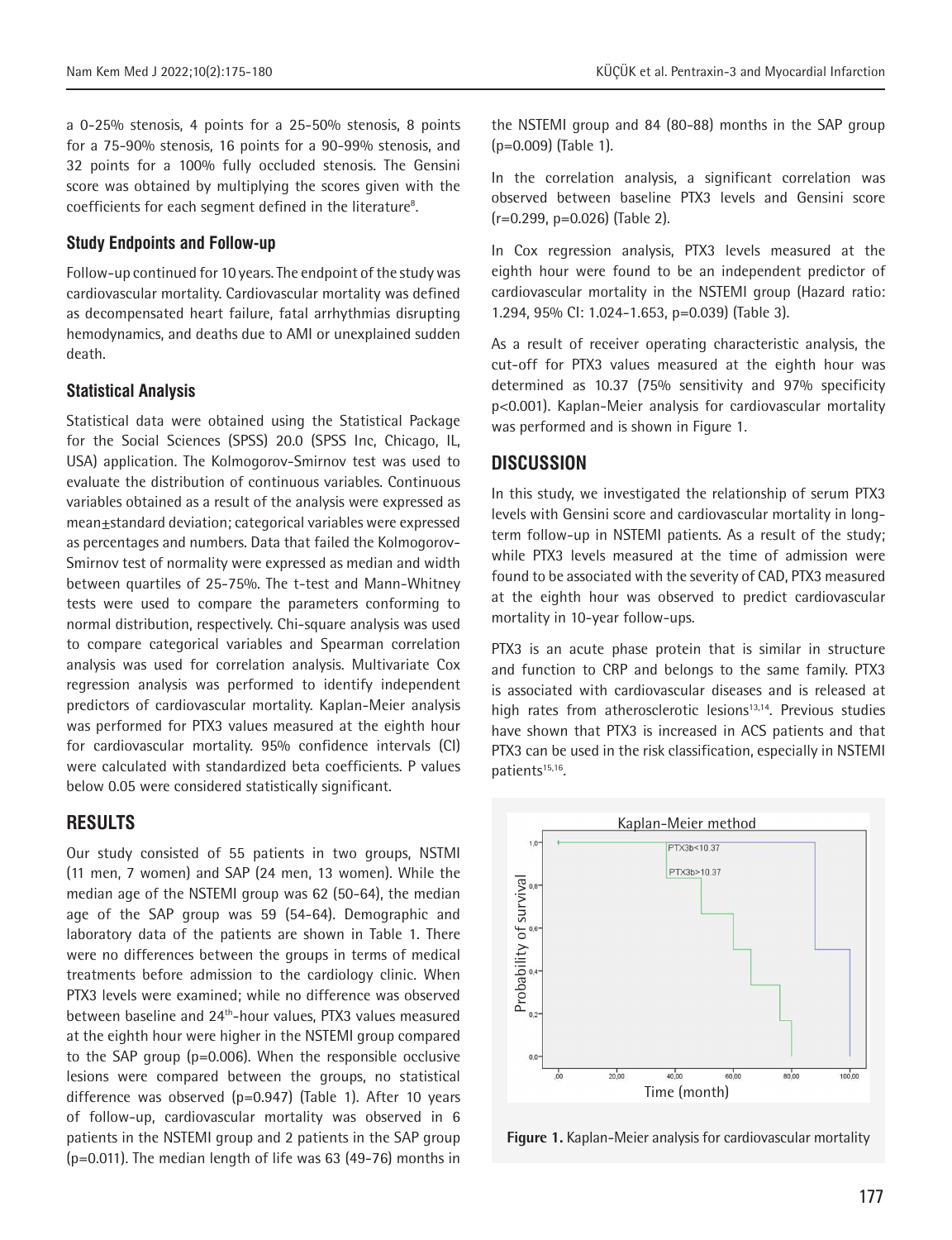| Table 1. Baseline characteristics and pentraxin-3 levels of study patients |                     |                    |         |  |  |  |  |
|----------------------------------------------------------------------------|---------------------|--------------------|---------|--|--|--|--|
| <b>Clinical characteristics</b>                                            | NSTEMI $(n=18)$     | SAP $(n=37)$       | p value |  |  |  |  |
| Age, year                                                                  | $62(50-64)$         | 59 (54-64)         | 0.495   |  |  |  |  |
| Gender (female/male)                                                       | 7/11                | 13/24              | 0.786   |  |  |  |  |
| Diabetes (n, %)                                                            | 6(33.3)             | 12 (32.4)          | 0.947   |  |  |  |  |
| Hypertension (n, %)                                                        | 12(66.7)            | 29 (78.4)          | 0.510   |  |  |  |  |
| Body mass index $(kq/m^2)$                                                 | 27.7 (25-31.4)      | 28 (26.1-30.4)     | 0.788   |  |  |  |  |
| Smoking status (n, %)                                                      | 10(55.6)            | 16(43.2)           | 0.391   |  |  |  |  |
| SBP, mmHg                                                                  | $132.33 + 24.13$    | $128.68 + 16.72$   | 0.568   |  |  |  |  |
| DBP, mmHg                                                                  | 75.89±12.39         | 73.70±7.22         | 0.495   |  |  |  |  |
| Heart rate. minute                                                         | 76±16.19            | 75.16±13.32        | 0.850   |  |  |  |  |
| <b>Biochemical variables</b>                                               |                     |                    |         |  |  |  |  |
| Glucose (mg/dL)                                                            | 106 (97-138.5)      | 111 (97-132.5)     | 0.969   |  |  |  |  |
| Creatinine (mg/d)                                                          | $0.94 \pm 0.17$     | $1.08 + 0.28$      | 0.066   |  |  |  |  |
| Hemoglobin (g/dL)                                                          | $13.32 \pm 1.57$    | $13.53 + 1.52$     | 0.520   |  |  |  |  |
| White blood cell (x103/mL)                                                 | $7.9(6.8-9.8)$      | $8.1(6.7-9.3)$     | 0.603   |  |  |  |  |
| LDL (mg/dL)                                                                | 98 (76-151.5)       | 121 (98-143)       | 0.384   |  |  |  |  |
| HDL (mg/dL)                                                                | $39.29 \pm 10.77$   | $42.28 + 8.44$     | 0.311   |  |  |  |  |
| <b>NYHA</b>                                                                | $1(1-2.5)$          | $1(1-2)$           | 0.717   |  |  |  |  |
| LVEF                                                                       | 60 (53.75-62.5)     | 60 (53.5-61.5)     | 0.760   |  |  |  |  |
| Gensini score                                                              | 17 (11.12-32)       | 10 (2.25-48.75)    | 0.364   |  |  |  |  |
| PTX <sub>3</sub>                                                           | $5.01(3.40 - 7.44)$ | $3.62$ (2.04-8.61) | 0.206   |  |  |  |  |
| PTX3 <sub>h</sub>                                                          | 13.37 (5.47-27.75)  | $5(3.83 - 12.42)$  | 0.006   |  |  |  |  |
| PTX3                                                                       | 4.44 (3.41-7.59)    | 4.48 (3.12-8.52)   | 0.747   |  |  |  |  |
| Medical treatment before admission (n)                                     |                     |                    |         |  |  |  |  |
| Aspirin                                                                    | 17                  | 29                 | 0.244   |  |  |  |  |
| Statin                                                                     | 12                  | 18                 | 0.208   |  |  |  |  |
| Beta blocker                                                               | 14                  | 20                 | 0.089   |  |  |  |  |
| Responsible artery with lesion, n                                          |                     |                    | 0.947   |  |  |  |  |
| LAD                                                                        | $\overline{7}$      | 16                 |         |  |  |  |  |
| Cx                                                                         | $6\phantom{1}6$     | 11                 |         |  |  |  |  |
| <b>RCA</b>                                                                 | 5                   | 10                 |         |  |  |  |  |
| Cardiovascular mortality (n)                                               | 6                   | $\overline{2}$     | 0.011   |  |  |  |  |
| Length of life (month)                                                     | 63 (49-76)          | 84 (80-88)         | 0.009   |  |  |  |  |

NSTEMI: Non-ST elevation myocardial infarction, SAP: Stable angina pectoris, SBP: Systolic blood pressure, DBP: Diastolic blood pressure, LVEF: Left ventricular ejection fraction, LDL: Low-density lipoprotein, HDL: High-density lipoprotein, NYHA: Functional classification of the New York Heart Association, PTX3 $_{\rm s}$ : Serum blood level at the time of admission, PTX3 $_{\rm s}$ : Serum blood level measured at the eighth hour, PTX3<sub>c</sub>: Serum blood level measured at the 24<sup>th</sup> hour, LAD: Left anterior descending artery, Cx: Left circumflex, RCA: Right coronary artery

|                                                                                                                                                                            | Table 2. PTX3 levels and correlation analysis between variables |       |                  |       |       |       |
|----------------------------------------------------------------------------------------------------------------------------------------------------------------------------|-----------------------------------------------------------------|-------|------------------|-------|-------|-------|
|                                                                                                                                                                            | PTX3                                                            |       | PTX <sub>3</sub> |       | PTX3  |       |
|                                                                                                                                                                            |                                                                 |       |                  |       |       |       |
| Age                                                                                                                                                                        | 0.276                                                           | 0.459 | 0.059            | 0.668 | 0.107 | 0.435 |
| Gensini score                                                                                                                                                              | 0.299                                                           | 0.026 | 0.264            | 0.051 | 0.203 | 0.138 |
| <b>NYHA</b>                                                                                                                                                                | 0.025                                                           | 0.855 | 0.253            | 0.063 | 0.134 | 0.328 |
| PTX3 · Serum blood level at the time of admission PTX3 · Serum blood level measured at the eighth hour PTX3 · Serum blood level measured at the 24th hour NYHA· Functional |                                                                 |       |                  |       |       |       |

 $PTX3 a<sub>a</sub>$ : Serum blood level at the time of admission, PTX3 $_b$  classification of the New York Heart Association : Serum blood level measured at the eighth hour, PTX3 $_{\rm c}$ : Serum blood level measured at the 24<sup>th</sup> hour, NYHA: Functional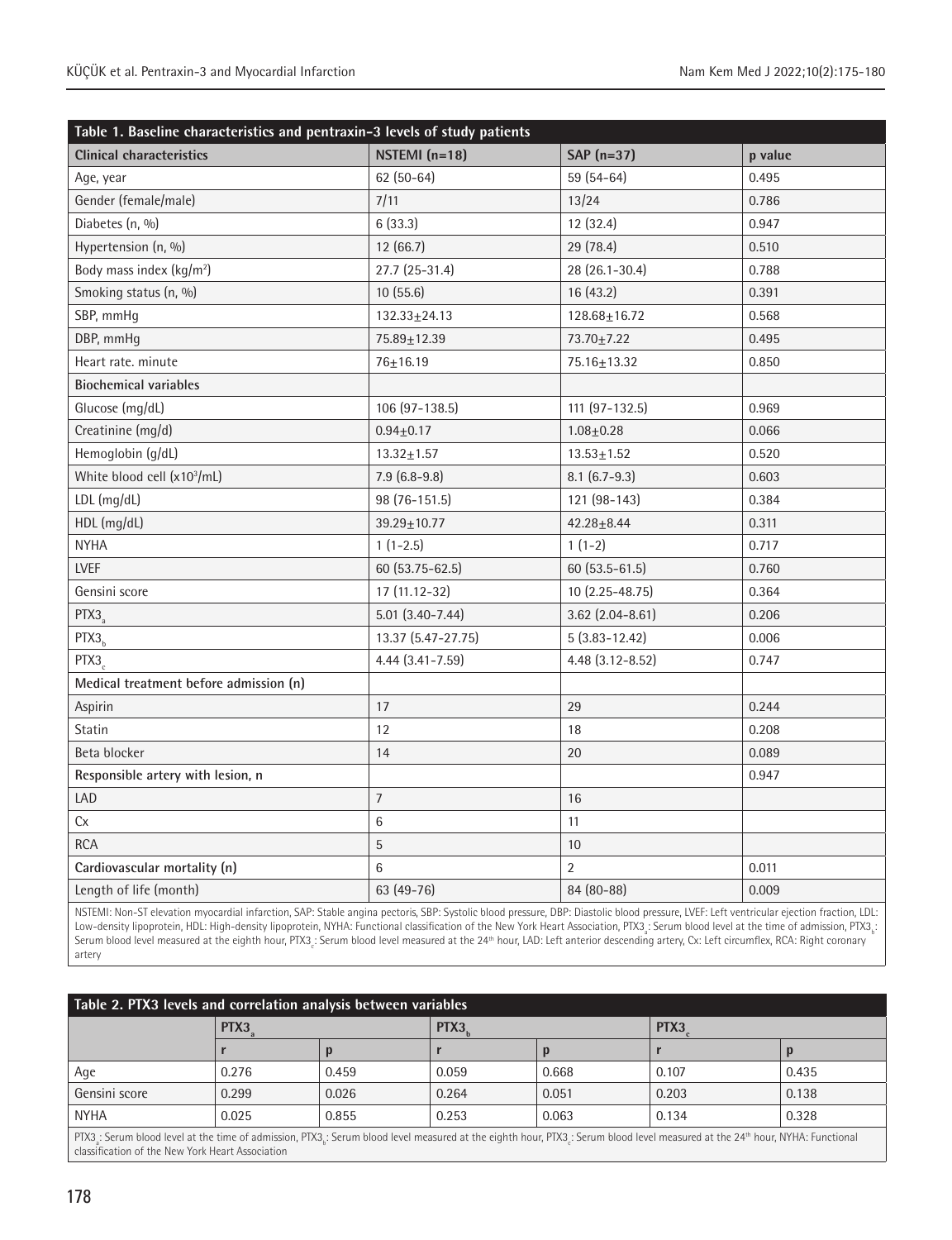|               | <b>Univariate</b>         |       |                      | <b>Multivariate</b> |  |  |
|---------------|---------------------------|-------|----------------------|---------------------|--|--|
|               | HO (CI % 95)              | p     | HR (CI %95)          |                     |  |  |
| Age           | 1.052 (0.941-1.176)       | 0.372 |                      |                     |  |  |
| <b>LVEF</b>   | $1.126$ (0.875-1.145)     | 0.356 |                      |                     |  |  |
| Gensini score | 1.000 (0.969-1.033)       | 0.978 |                      |                     |  |  |
| PTX3          | $0.867$ $(0.585 - 1.287)$ | 0.479 |                      |                     |  |  |
| PTX3          | $1.123(1.008-1.251)$      | 0.035 | $1.294(1.014-1.653)$ | 0.039               |  |  |
| PTX3          | 1.009 (0.894-1.138)       | 0.889 |                      |                     |  |  |

Identifying high-risk groups in ACS patients and initiating optimal treatment in the early period are important to prevent cardiovascular events. Cardiac troponins and CRP are among the most studied biomarkers in ACS patients $17,18$ . The most important disadvantage of CRP is its elevation in various conditions such as inflammation, malignancy and vasculitis<sup>19</sup>. PTX3 is released more specifically from the cells in atherosclerotic region<sup>20</sup>. Following AMI; while PTX3 plasma levels peak in approximately seven and a half hours, CRP levels peak within 50 hours<sup>21</sup>. In the light of all this information, PTX3 is a special biomarker in ACS patients, unlike CRP. As a matter of fact; PTX3 which was examined in patients with NSTEMI and unstable angina pectoris in the first six hours after the onset of chest pain was found to be more specific in a study in which it was compared with neutrophil activating peptide 2 and cardiac troponin  $1^{22}$ .

As can be understood from the case studies in the literature, it is possible that biomarkers have certain limitations in themselves. In our study, we thought that it would be more beneficial to study blood samples in consecutive time periods, not just once, in order to minimize this. When our study results were evaluated, especially when basal PTX3 levels were evaluated, no difference was observed between the NSTEMI and SAP groups. Although the Gensini score, which we used to evaluate the severity of CAD, was numerically higher in the NSTEMI group than in the SAP group in our study, it was not statistically significant. When the previous literature data is interpreted; although the lesions in the coronary arteries are evaluated anatomically and morphologically with the Gensini score, it is not possible to evaluate the content of the plaque causing the stenosis and the inflammatory activity. Therefore, although a correlation was observed with Gensini score and baseline PTX3 values in our study, it would be more accurate for PTX3 values measured consecutively after PCI to provide information about the structure of plaque in the coronary arteries and in terms of the correlation with long-term results. In our study, the eighth hour PTX3 level in the patients after PCI was found to be statistically and numerically significant in the NSTEMI group. As a matter of fact, it has been shown that the deterioration of the vessel layers after coronary stenting causes

an increase in PTX3 levels. We think that a similar mechanism is effective in monitoring PTX3 levels higher than basal PTX3 values in our patients. It is known that neutrophils, monocytes and macrophages cause an increase in PTX3 levels in arterial thrombus in patients with AMI<sup>23</sup>. In addition to coronary artery stenting, the higher values that were measured at the eighth hour in the NSTEMI patient group compared to the SAP group may be responsible for the increase in PTX3 levels of increased neutrophil, monocytes and macrophage counts in the coronary arteries in NSTEMI patients. In addition, autopsies performed in patients with ACS have shown that inflammatory activity and extracellular matrix compositions differ phenotypically. Larger necrotic nuclei and higher macrophage activity have been demonstrated, particularly in ruptured plaques<sup>24</sup>. When all this information is evaluated, it is possible that there will be an increase in PTX3 levels after PCI, although vascular patency is achieved with PCI in unstable plaques in NSTEMI patients.

Information on the long-term prognostic value of PTX3 is limited in the literature. It has been shown that PTX3 values measured at admission in ST-elevation myocardial infarction (STEMI) patients are associated with 2-year all-cause mortality, and another study found that PTX3 values measured at the time of admission in patients with STEMI and NSTEMI were associated with cardiovascular mortality in five-year longterm follow-up<sup>25,26</sup>. In our study, it is an important advantage to have 10-year follow-up data, and another important difference is that consecutive PTX3 values were examined. Although PTX3 values measured at the time of admission were associated with Gensini score, PTX3 values measured at the eighth hour in long-term follow-up were found to be an independent predictor of cardiovascular mortality.

In-hospital mortality rates are lower in patients with NSTEMI than in patients with STEMI. However, long-term mortality rates are higher in NSTEMI patients compared to STEMI patients<sup>27</sup>. Therefore, early risk assessment in NSTEMI patients is important in long-term follow-up. PTX3, measured consecutively, can provide clinicians with important information about both the assessment of CAD severity and long-term cardiovascular mortality in NSTEMI patients.